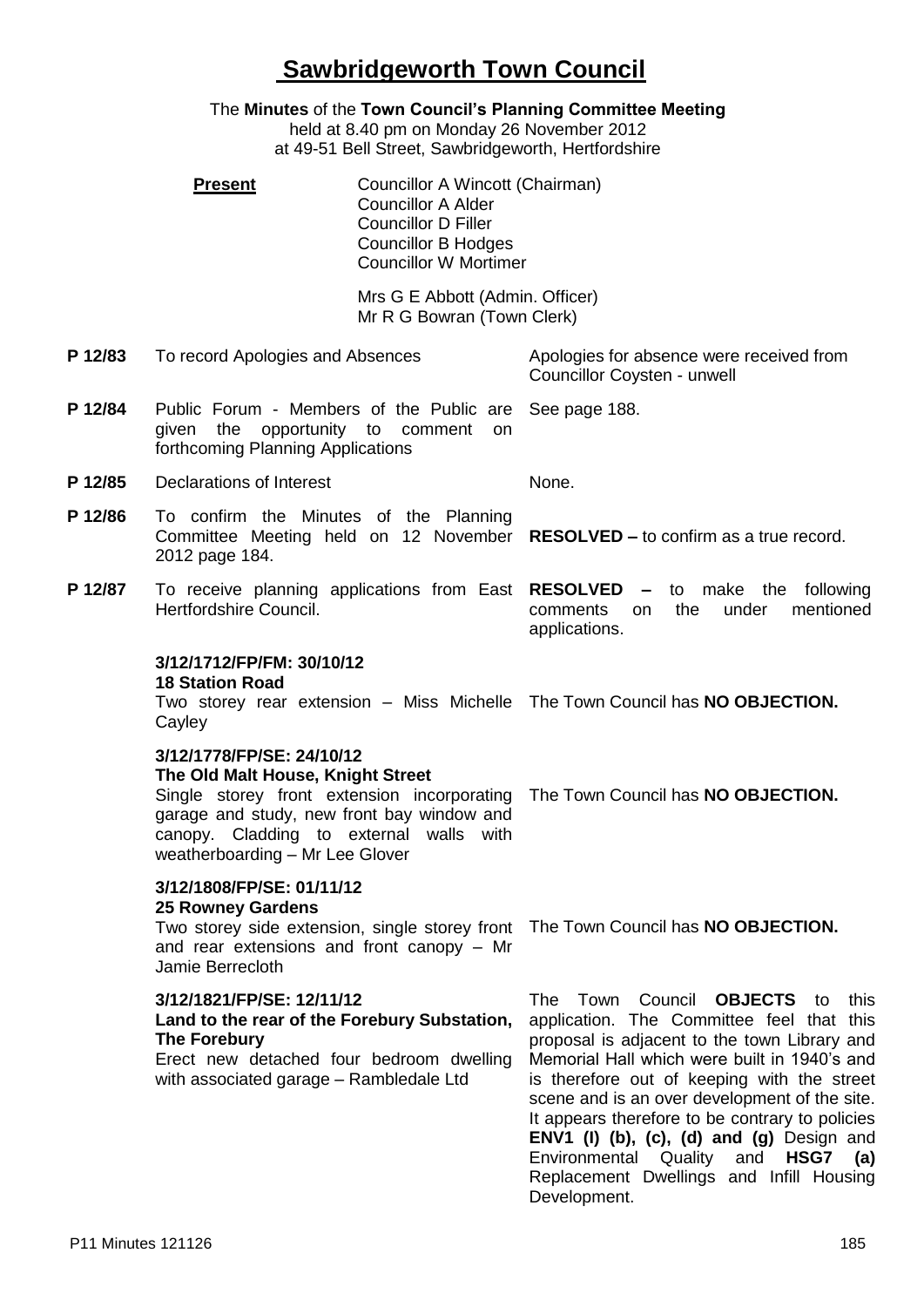|         | 3/12/1837/OP/FM: 05/11/12<br><b>32 Bullfields</b><br>Erection of 3 No. dwellings with garaging and<br>access - Mr & Mrs J Holden                                               |  | The Town Council <b>OBJECTS</b> to<br>this<br>application. The Committee feel that this<br>proposal will be an over development of the<br>site, detrimental to the street scene and the<br>introduction of a new access road is too close<br>to Cutforth Road. It appears therefore to be<br>contrary to policies ENV1 (I) (d) respect for<br>amenity of occupiers of neighbouring<br>buildings, HSG7 (a) Replacement Dwellings<br>and Infill Housing Developments and TR2<br>Access to New Developments.                                                  |
|---------|--------------------------------------------------------------------------------------------------------------------------------------------------------------------------------|--|------------------------------------------------------------------------------------------------------------------------------------------------------------------------------------------------------------------------------------------------------------------------------------------------------------------------------------------------------------------------------------------------------------------------------------------------------------------------------------------------------------------------------------------------------------|
|         | 3/12/1902/FP/MP: 15/11/12<br><b>17A Bell Street</b><br>Change of use from shop (A1) dry cleaners to<br>take away hot food establishment $(AS)$ – Mr<br><b>William Cunliffe</b> |  | The Town Council OBJECTS to<br>this<br>application. The Committee feel that there<br>are already a large number of existing non-<br>shopping units and takeaway shops within<br>the town centre. This proposal will result in<br>the loss of another retail unit and would be<br>detrimental to the vitality of the town centre.<br>The site lies within the Conservation Area<br>and is nearby to a number of residential<br>dwellings and flats. It appears therefore to be<br>contrary to policies STC4 (II) and STC5 (II)<br>$(d)$ , $(e)$ and $(h)$ . |
| P 12/88 | To receive any late Planning Applications<br>received following the publication of this<br>Agenda.                                                                             |  | None received.                                                                                                                                                                                                                                                                                                                                                                                                                                                                                                                                             |
| P 12/89 | To note Planning Decisions received from East <b>NOTED:</b> the report on planning application<br>Hertfordshire Council.                                                       |  | decisions now received.                                                                                                                                                                                                                                                                                                                                                                                                                                                                                                                                    |
|         | 3/12/1390/FN<br><b>25 Wychford Drive</b><br>Two storey rear extension and replacement roof to<br>front entrance                                                                |  | <b>Granted</b><br>(No Objection)                                                                                                                                                                                                                                                                                                                                                                                                                                                                                                                           |
|         | 3/12/1414/FP<br>Hand and Crown Public House, High Wych Road<br>Detached dwelling                                                                                               |  | <b>Refused</b><br>(Refuse)                                                                                                                                                                                                                                                                                                                                                                                                                                                                                                                                 |
|         | 3/12/1476/FP<br>Land adj, Primrose Cottage, High Wych Road<br>Change of use of land for the storage of caravans<br>and motorhomes (retrospective)                              |  | <b>Refused</b><br>(Refuse)                                                                                                                                                                                                                                                                                                                                                                                                                                                                                                                                 |
|         | 3/12/1494/FP<br>37 Parkway<br>Single storey and two storey side extension, single<br>storey front and rear extension and pitched roof to<br>existing rear elevation            |  | <b>Granted</b><br>(No Objection)                                                                                                                                                                                                                                                                                                                                                                                                                                                                                                                           |
|         | 3/12/1515/FP<br><b>11 Chaseways</b><br>Two storey side extension and extension to roof of<br>garage<br>3/12/1569/FP                                                            |  | <b>Refused</b><br>(No Objection)                                                                                                                                                                                                                                                                                                                                                                                                                                                                                                                           |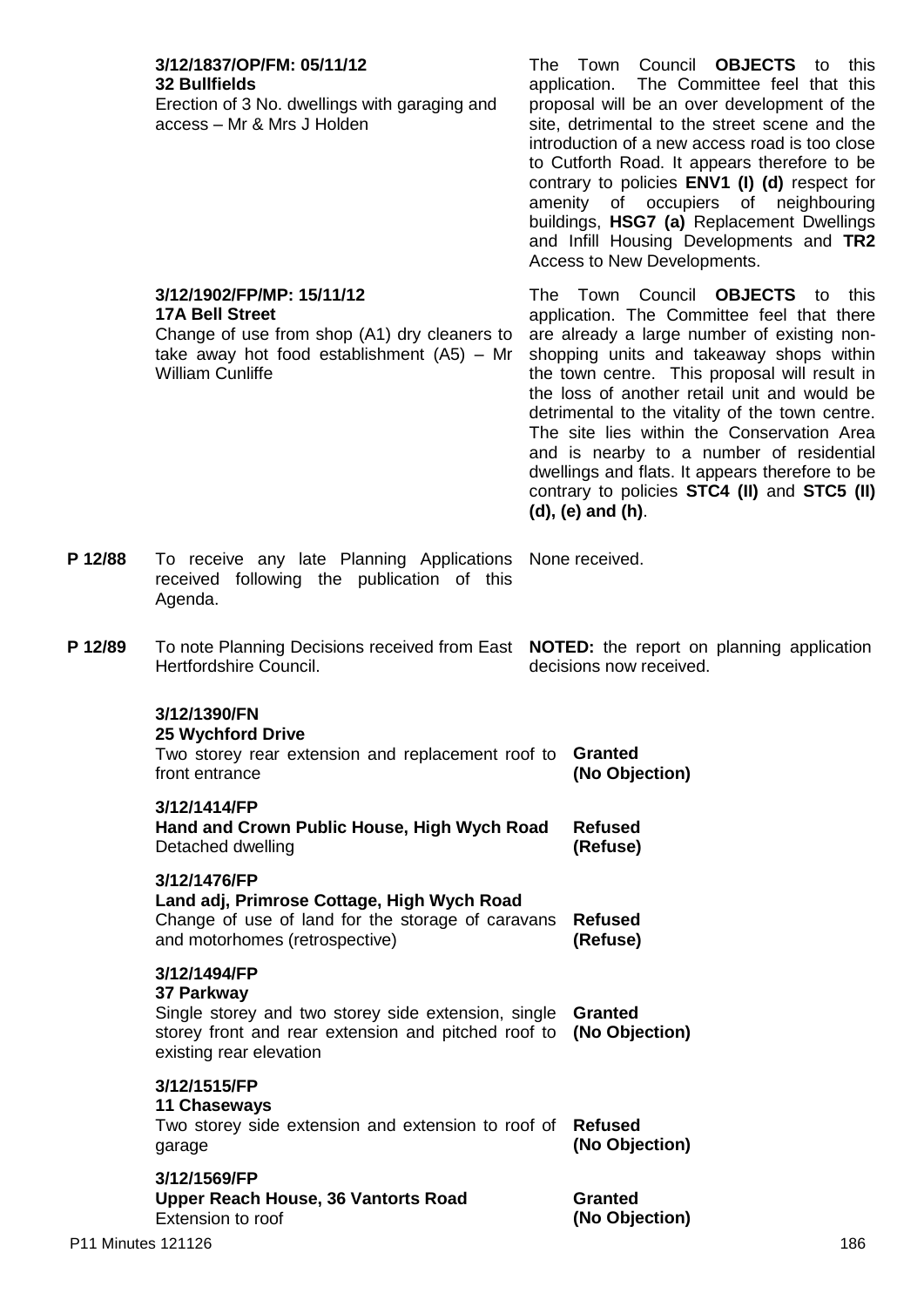# **3/12/1625/FP**

### **2 Atherton End**

Extension to create pitched roof with rear dormer windows (re-submission)

#### **Granted (No Objection)**

### **P 12/90 PLANNING APPEALS**

To receive notification and decisions from E.H.C. of Planning Appeal(s)

#### **E/12/0154/A**

#### **32-35 Esbies Estate, Station Road**

Without planning permission the use of the land for the stationing of a residential mobile home/caravan – Mr Henry Simmons

**A reminder has been received to note the appeal dates, 11, 13 and 14 December 2012 respectively, for Plots 32-35 Esbies Estate, Station Road which will commence at 10 am in the Council Chamber at The Council Offices, Wallfields, Pegs Lane, Hertford SG13 8EQ.**

The Meeting closed at 09.16 pm

**Signed**\_\_\_\_\_\_\_\_\_\_\_\_\_\_\_\_\_\_\_\_\_\_\_\_

**Dated**\_\_\_\_\_\_\_\_\_\_\_\_\_\_\_\_\_\_\_\_\_\_\_\_